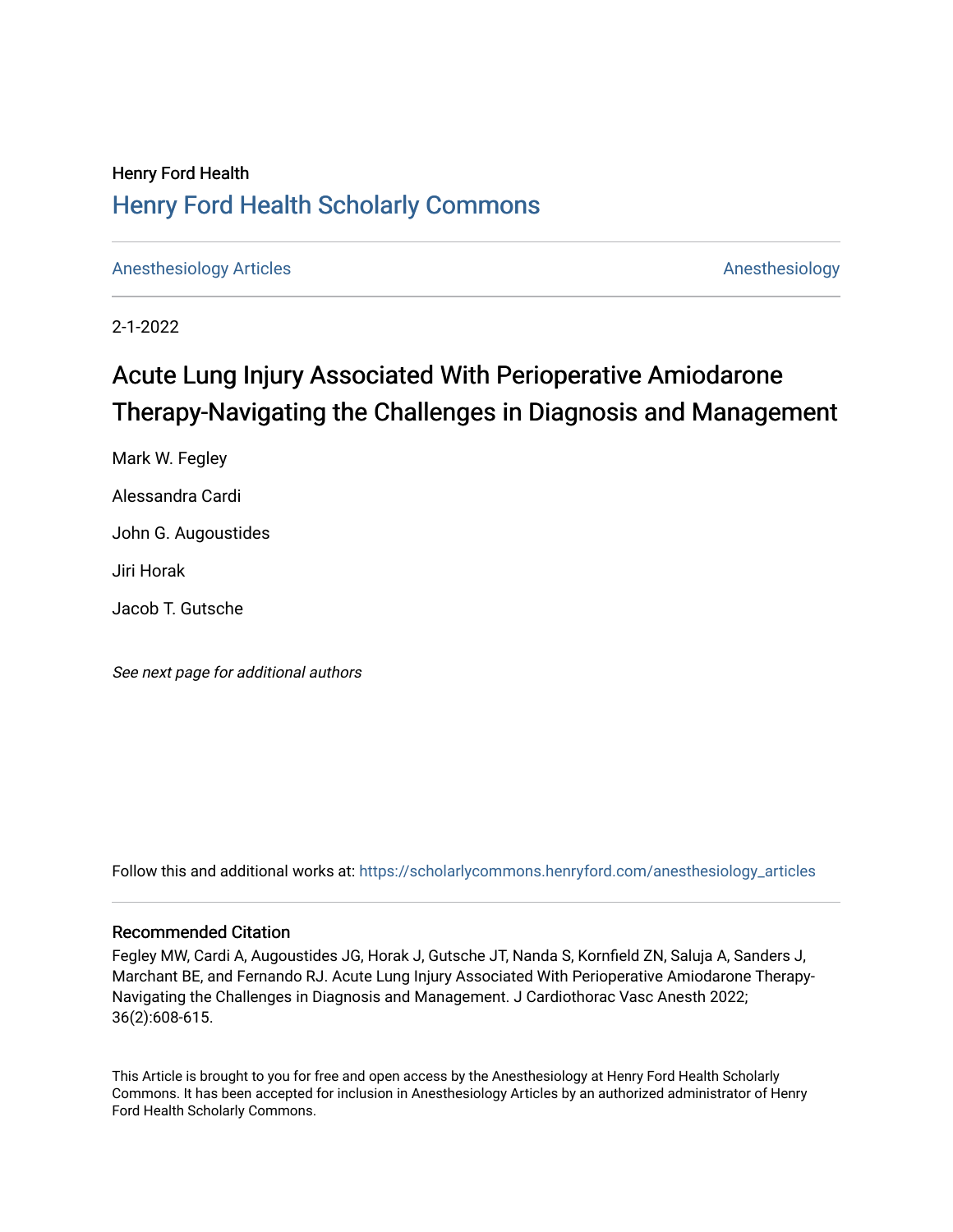## Authors

Mark W. Fegley, Alessandra Cardi, John G. Augoustides, Jiri Horak, Jacob T. Gutsche, Sudip Nanda, Zev N. Kornfield, Abhishek Saluja, Joseph A. Sanders, Bryan E. Marchant, and Rohesh J. Fernando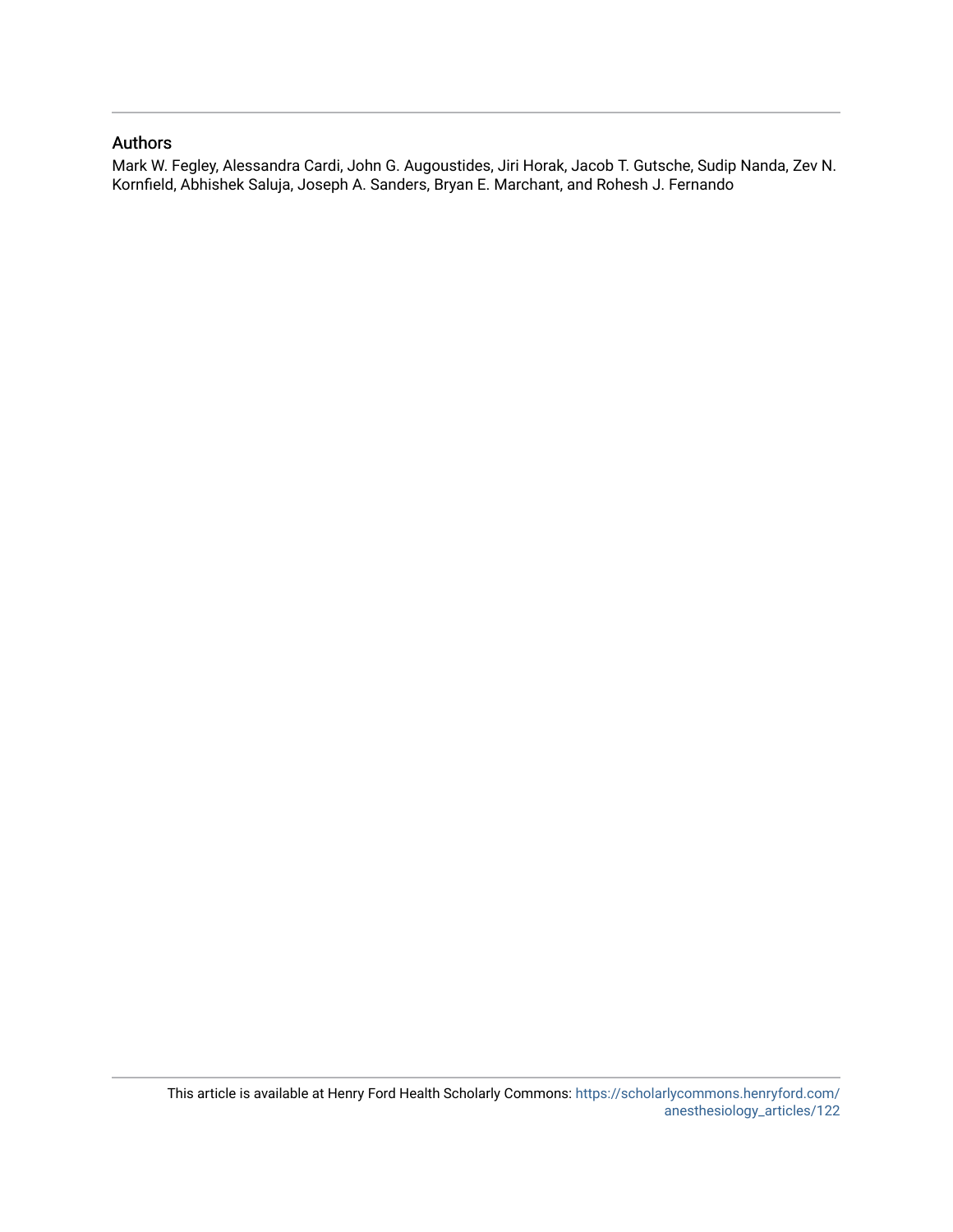Contents lists available at ScienceDirect



Journal of Cardiothoracic and Vascular Anesthesia

journal homepage: [www.jcvaonline.com](http://www.jcvaonline.com)



Case Conference



Acute Lung Injury Associated With Perioperative Amiodarone Therapy—Navigating the Challenges in Diagnosis and Management



Mark W. Fegle[y](#page-2-1), MD $^*$ , Alessandra [C](#page-2-2)ardi, MD $^\dagger$ , John G. Augoustides, MD, FASE, FAHA<sup>†1</sup>, Jiri Horak, MD<sup>†</sup>, Jacob T. Gutsche, MD, FASE, FCCM<sup>†</sup>, Sudip Nanda, MD<sup>‡</sup>, Zev N. Kornfield, MD<sup>[\\*](#page-2-0),†</sup>, Abhishek Saluja, DO<sup>§</sup>, Joseph Sanders, MD<sup>§</sup>, Bryan E. Marchant, MD<sup>[||](#page-2-5)</sup>, Rohesh J. Fernando, MD, FASE[{](#page-2-6)

<span id="page-2-1"></span><span id="page-2-0"></span>\* Critical Care Division, Department of Anesthesiology and Critical Care, Perelman School of Medicine, University of Pennsylvania, Philadelphia, PA  ${}^{\dagger}$ Cardiovascular and Thoracic Division, Department of Anesthesiology and Critical Care, Perelman School of Medicine, University of Pennsylvania, Philadelphia, PA <sup>1</sup>Clinical Electrophysiology, Cardiology Associates, St. Luke's University Health Network, Bethlehem, PA  $^8$ Department of Anesthesiology, Pain Management, and Perioperative Medicine, School of Medicine, Wayne State University, Henry Ford Health System, Detroit, MI<br><sup>||</sup>Division of Cardiothoracic Anesthesia and Critical Care, Department of Anesthesiology, Wake Forest School of Medicine, Winston Salem, NC { Division of Cardiothoracic Anesthesia, Department of Anesthesiology, Wake Forest School of Medicine,

Winston Salem, NC

<span id="page-2-6"></span><span id="page-2-5"></span><span id="page-2-4"></span><span id="page-2-3"></span>Key Words: amiodarone; pulmonary toxicity; acute lung injury; steroid trial; bronchoscopy; acute respiratory distress syndrome

AMIODARONE IS an antiarrhythmic that commonly is indicated in the cardiothoracic surgical intensive care unit for the management of atrial fibrillation.<sup>[1](#page-7-0)[,2](#page-7-1)</sup> Acute lung injury associated with amiodarone exposure is a rare but life-threatening syndrome that may complicate perioperative management.<sup>[3](#page-7-2)</sup> This case conference presents a complex clinical scenario that included acute pulmonary toxicity in the setting of amiodarone therapy for atrial fibrillation. The subsequent expert commentaries explore the diagnostic and management options for this pharmacologic complication in light of the recent literature.

Case Presentation

An 89-year-old woman with severe, symptomatic aortic stenosis presented to the authors' institution for a transcatheter aortic valve replacement via a percutaneous femoral approach. The patient had multiple comorbidities including mild diastolic dysfunction, paroxysmal atrial fibrillation stabilized with sotalol therapy, and sick sinus syndrome that had required a dual-chamber pacemaker. The aortic valve replacement was complicated intraoperatively by an injury to the vertebral artery that required clinical rescue with emergent tracheal intubation, mechanical ventilation, massive transfusion, titrated vasopressor therapy, and endovascular stenting for repair of the vertebral artery.

The patient was admitted to the cardiothoracic surgery intensive care unit for further management. Her postoperative

1053-0770/© 2021 Elsevier Inc. All rights reserved.

The project was supported by institutional funding.

<span id="page-2-2"></span><sup>&</sup>lt;sup>1</sup>Address correspondence to John G.T. Augoustides, MD, FASE, FAHA, Cardiovascular and Thoracic Section, Anesthesiology and Critical Care, Dulles 680, HUP, 3400 Spruce St, Philadelphia, PA, 19104-4283.

E-mail address: [yiandoc@hotmail.com](mailto:yiandoc@hotmail.com) (J.G. Augoustides).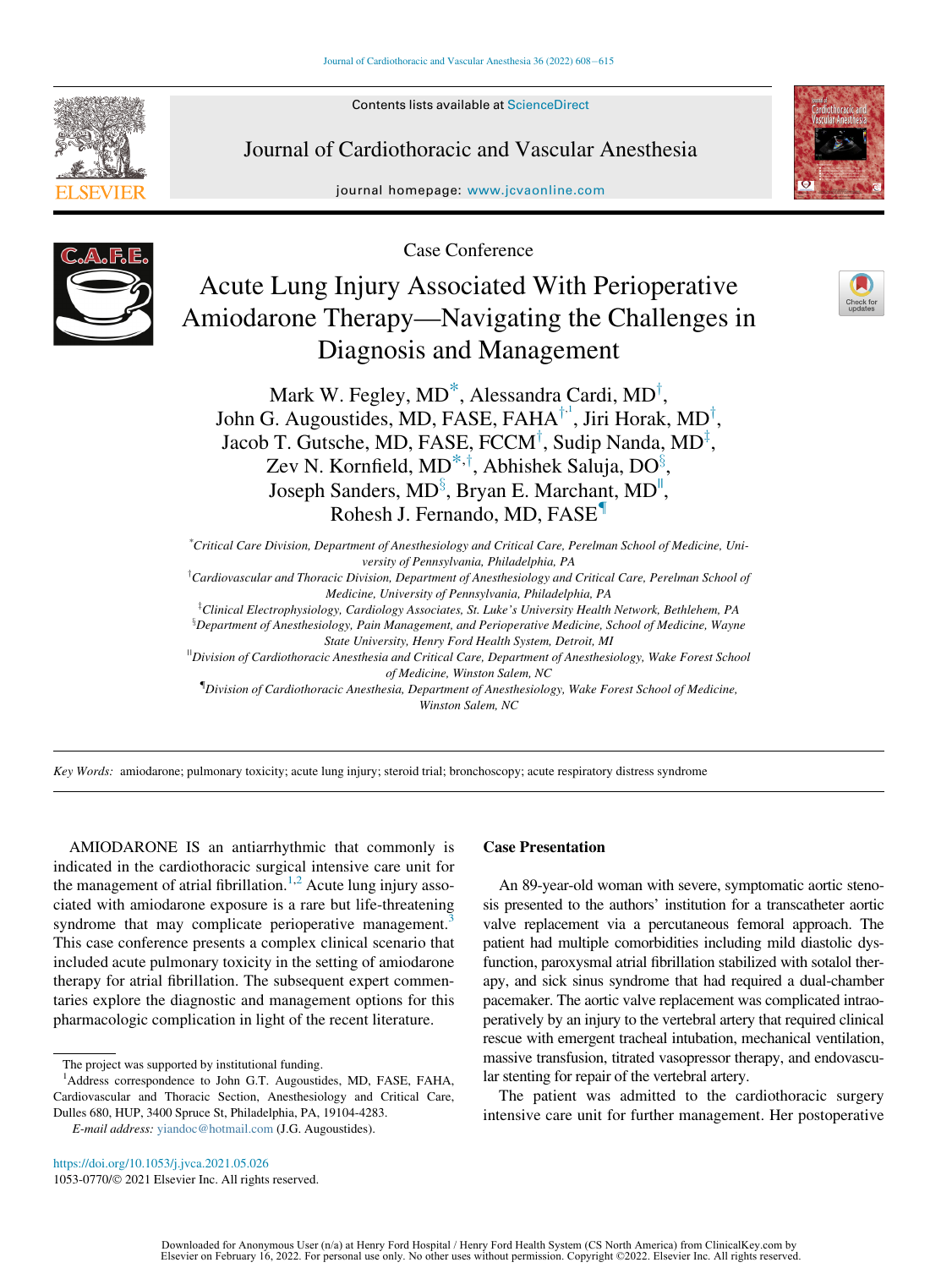<span id="page-3-0"></span>

Fig 1. Progression of acute lung injury by chest radiograph. Panel A: Preoperative chest radiograph serves as a clinical baseline. Panel B: Chest radiograph on the 10th postoperative day revealed new diffuse alveolar infiltrates occurring within 24 hours of amiodarone. Panel C: Chest radiograph on the 12th postoperative day has documented progression of the acute lung injury pattern.

course in the first week was complicated by paroxysmal atrial fibrillation requiring electrical cardioversion and titrated sotalol therapy. Furthermore, she was diagnosed with ventilatorassociated pneumonia that resolved with aggressive antibiotic therapy. The sotalol therapy was discontinued due to associated hypotension. Her trial of tracheal intubation was unsuccessful due to vocal cord dysfunction. In the second week, she underwent successful percutaneous tracheostomy. She was challenged with amiodarone for control of ongoing paroxysmal atrial fibrillation.

Her radiographic imaging series subsequently developed diffuse ground-glass opacities that were concerning for acute lung injury (refer to [Fig 1](#page-3-0)). Although her infectious workup including bronchoscopy with bronchoalveolar lavage was negative at this juncture, her antibiotic therapy was broadened empirically for an extended course. A chest computed tomography scan was obtained on the 12th postoperative day to evaluate the full extent of the alveolar process that was apparent on chest radiograph. This detailed cross-sectional imaging revealed diffuse alveolar infiltrates with areas of consolidation throughout the lung fields (refer to [Fig 2](#page-4-0)).

Given these findings on detailed chest imaging and the recent exposure to amiodarone, the diagnosis of acute amiodarone pulmonary toxicity was entertained. The amiodarone was discontinued promptly and an empirical course of steroids was commenced. Her subsequent clinical course improved gradually, her chest radiograph cleared, and she was removed from the ventilator. She ultimately was discharged from the intensive care unit on the 37th postoperative day and after further recovery was transferred to a skilled nursing facility in fair condition.

#### Case Discussion

Amiodarone is a benzofuran derivative with potent class III antiarrhythmic activity. $1-3$  The medication was developed and marketed in the 1960s as a coronary dilator and antianginal medication. In the 1970s, amiodarone was discovered to have antiarrhythmic properties and its popularity as an effective antiarrhythmic rapidly became established.<sup>[3,](#page-7-2)[4](#page-7-3)</sup> This enthusiasm

was dampened subsequently by the emergence of clinical toxicity, including to the eye, thyroid, lung, and liver. $3-8$ 

Despite the side-effect profile, amiodarone has regained popularity for rhythm control after cardiothoracic procedures due to its efficacy and hemodynamic tolerance in this setting. $1-3$  Furthermore, its toxic effects are uncommon in the postoperative period due to the short-term exposure that typically is required.<sup>[1-8](#page-7-0)</sup> The pharmacokinetics and pharmacodynamics of amiodarone, as well as its clinical applications, already have been reviewed in the *Journal*.<sup>[3](#page-7-2),[9](#page-7-4)</sup> The further discussion is focused on the pulmonary toxicity associated with amiodarone.

The spectrum of amiodarone-induced pulmonary toxicity can vary in clinical presentation and time course, including acute, subacute, and chronic syndromes. $3-10$  The clinical phenotype for this complication includes diffuse alveolar hemorrhage, acute respiratory distress syndrome (ARDS), and diffuse interstitial pneumonitis.<sup>[10](#page-7-5)[,11](#page-7-6)</sup> The acute presentation of ARDS may occur in the postoperative period, as illustrated in this case conference.<sup>[3](#page-7-2)</sup> The diagnosis of this entity is challenging, because clinicians primarily must rely on clinical suspicion with a paucity of reliable tests to suggest the diagnosis. The pattern of acute lung injury on cross-sectional imaging often can be an important diagnostic clue.<sup>[12](#page-7-7)</sup>

Adult cardiac surgical patients often experience a pronounced systemic inflammatory response due to factors such as the operative stress response and infection. The clinical diagnosis of amiodarone as a possible cause for diffuse alveolar injury is suggested in the setting of amiodarone exposure without any other overt etiology.<sup>3,[12](#page-7-7)</sup> Cross-sectional imaging in drug-induced alveolar injury typically will reveal a diffuse alveolar pattern throughout the lung fields; whereas the alveolar injury pattern in infectious etiologies often is concentrated in the gravity-dependent lung regions such as the bases (refer to [Fig 2\)](#page-4-0).  $3,13$  $3,13$ 

Bronchoscopy with alveolar lavage in patients with amiodarone-induced pulmonary toxicity may reveal macrophages with foamy cytoplasm. $11,13$  $11,13$  Although this histologic finding is sensitive for acute lung injury due to amiodarone, it also is found in other pulmonary diseases and is not specific for amiodarone-induced lung toxicity. The presence of foamy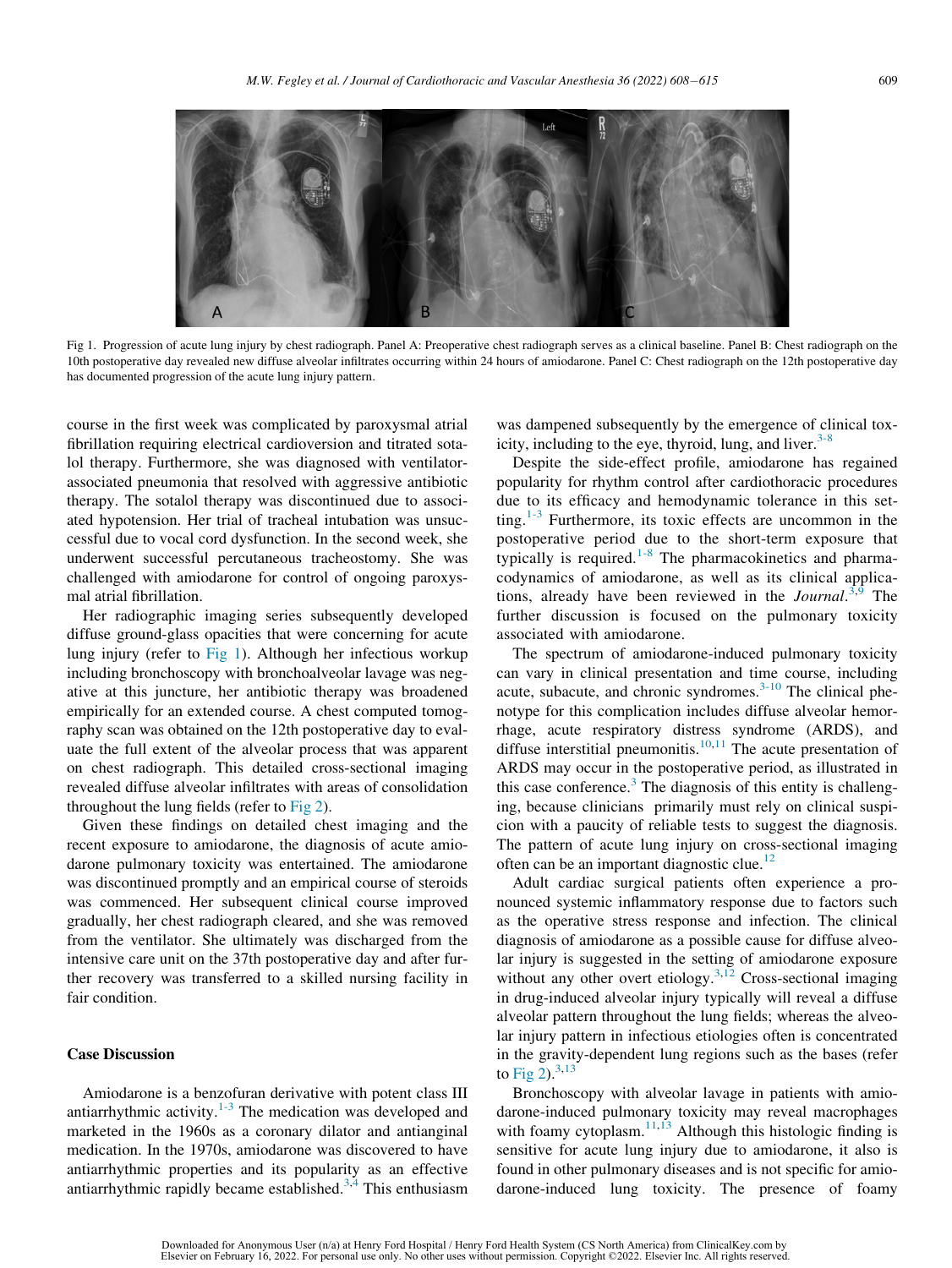<span id="page-4-0"></span>

Fig 2. Progression of acute lung injury by serial computed tomography (CT) scans. Panel A: Preoperative chest CT scan serves as a clinical baseline. Panels B-D: Chest CT scan on the 12th postoperative day shows the lung fields in a cross-sectional fashion. There are extensive alveolar infiltrates with areas of consolidation throughout the lung fields.

macrophages in patients exposed to amiodarone is postulated to be due to the creation of oxygen free radicals and increase of phospholipids in lung tissue secondary to the cytotoxic effects of amiodarone.<sup>[12,](#page-7-7)[14](#page-8-1),[15](#page-8-2)</sup> Clinical trials have suggested the diagnostic role of measuring glycoproteins released into the alveoli and serum by type II pneumocytes in acute alveolar injury.<sup>[16-18](#page-8-3)</sup> Although these markers may be elevated in amiodarone toxicity, their role has remained limited due to their presence in many forms of alveolar injury and so they are not specific for amiodarone-induced lung injury.

The literature regarding the pathogenesis and presentation of acute lung injury due to amiodarone is limited, and, thus, there are still major gaps in the evidence.<sup>3</sup> This literature is confounded by variations in definitions, dosing schedules, drug formulations, routes of administration, and duration of therapy, and has been reviewed recently in the Journal.<sup>[3](#page-7-2),[19](#page-8-4)</sup> The diagnosis and management of the subacute and chronic presentations may not necessarily dictate the clinical approach to acute pulmonary toxicity from amiodarone.<sup>[3](#page-7-2)</sup>

The mainstay of therapy for acute lung injury from amiodar-one is immediate cessation of this drug.<sup>[3,](#page-7-2)[19](#page-8-4)</sup> Although there is limited consensus, empirical steroid therapy may be indicated to dampen the acute inflammatory response and to encourage clinical resolution. The clinical guidance for dose and duration of this steroid therapy remains to be determined. The duration of amiodarone-induced acute lung injury is variable. There may be prompt resolution or recovery can be extended due to the long half-life of amiodarone and its propensity to concentrate in lung tissue, especially in type II pneumocytes.[19-21](#page-8-4) In one particular patient, it took 60 days after amiodarone cessation for pulmonary infiltrates to clear with full clinical resolution and a good clinical outcome.<sup>[20](#page-8-5)</sup> These considerations are important to consider when advising the patient and family about the expected clinical course and goals of care.

In summary, amiodarone remains a popular and effective choice for pharmacologic control of arrhythmias in adult cardiac surgical patients. Although rare, the risk of acute lung injury must be considered in this setting, especially in patients who manifest new lung infiltrates with no overt etiology. The care team should continue to use amiodarone as indicated but must be aware that acute lung injury is a rare and serious adverse drug reaction.

#### Expert Commentary (Dr. Saluja/Dr. Sanders)

This case conference highlights a rare side effect of amiodarone in the postoperative period. Briefly, an 89-year-old woman with severe, symptomatic stenosis presented for transcatheter aortic valve replacement that was complicated by vertebral artery injury requiring massive transfusion, tracheal intubation, and a trial of mechanical ventilation. The patient required cardioversion and subsequent amiodarone dosing because of repeated episodes of atrial fibrillation. Thereafter, she developed an acute alveolar pattern of lung injury days after amiodarone therapy was initiated. Once the amiodarone was stopped and steroids were administered, the patient's condition improved.

Amiodarone, a class III antiarrhythmic drug that blocks voltage-gated potassium channels, first was used as an antianginal medication, and then as an effective therapy for various ventricular and supraventricular tachyarrhythmias.<sup>[22-25](#page-8-6)</sup> Furthermore, amiodarone frequently is administered for perioperative prophylaxis for atrial arrhythmias. $3,26$  $3,26$  The drug can maintain a sinus rhythm in patients with paroxysmal atrial fibrillation and potentially can assist in conversion of atrial fibrillation to a sinus rhythm. $1-3,22-25$  $1-3,22-25$ 

In the presented case, the patient developed intermittent atrial fibrillation with rapid ventricular response. Therefore, an intravenous load of amiodarone was administered followed by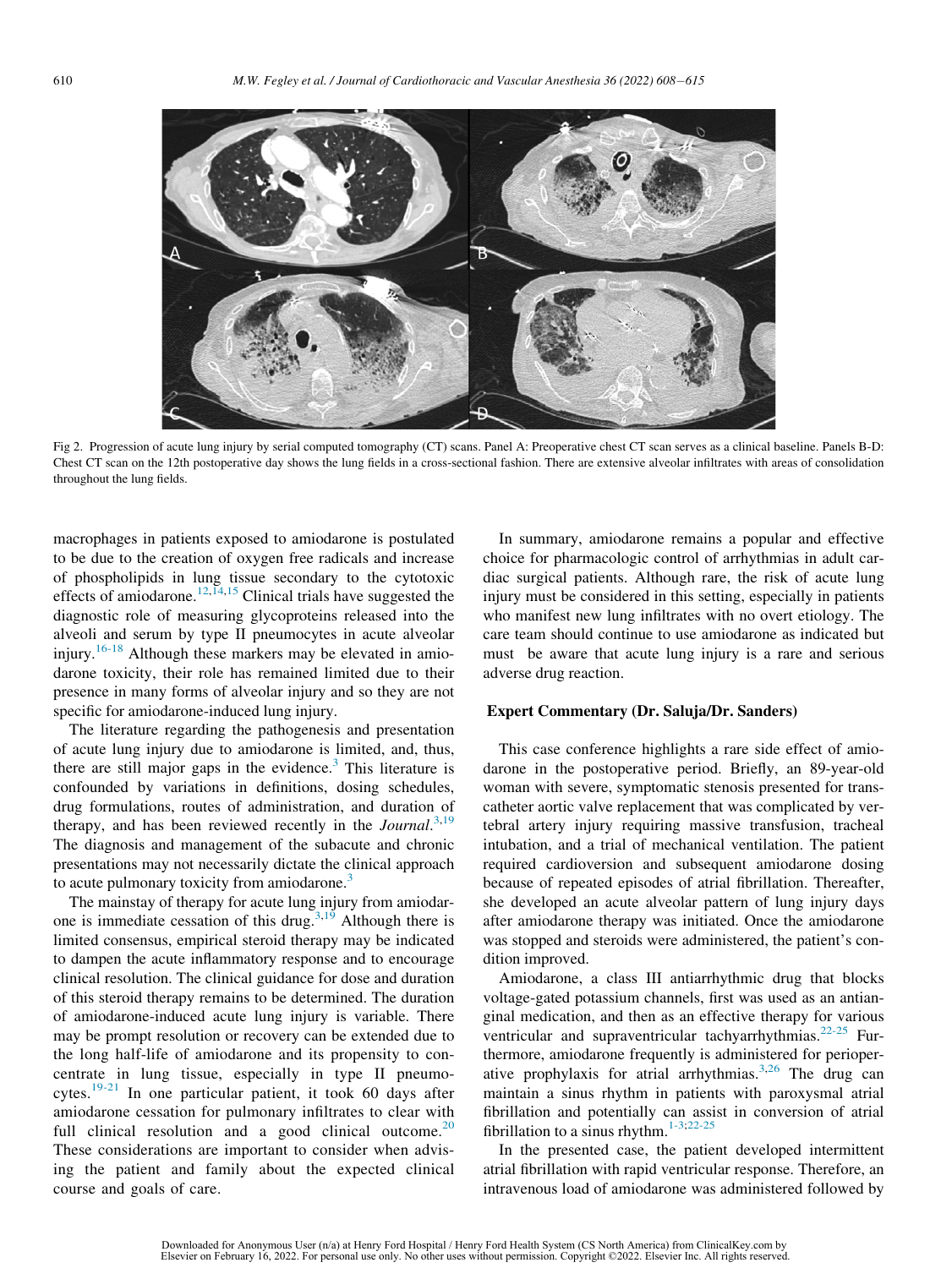ongoing oral loading. The perioperative literature has suggested that there is no clear correlation between acute amiodarone therapy at recommended levels and the development of acute lung injury. $3$  In the outpatient setting, lower-dosage regimens may be associated with a reduced risk of amiodarone-induced pulmonary toxicity.<sup>[10](#page-7-5)[,27,](#page-8-8)[29-31](#page-8-9)</sup> Over the years, tailored doses of amiodarone have been selected to minimize the risk of lung toxicity, although there is no safe dose.<sup>[20,](#page-8-5)[31-35](#page-8-10)</sup> Indeed, toxicity has been reported at commonly prescribed maintenance dosages of amiodarone, even at ultra-low exposure lev- $els.^{20,34-36}$  $els.^{20,34-36}$  $els.^{20,34-36}$  $els.^{20,34-36}$  Therefore, in this patient, it is likely that pulmonary injury still would have developed, signifying the complicated nature of her hospital course.

The pathogenesis of amiodarone lung toxicity also has been linked to supplementary oxygen, especially when the concentration is high. $30,37,38$  $30,37,38$  $30,37,38$  $30,37,38$  Notably, the risk may be potentiated whether the exposure is to isolated oxygen or to oxygen com-bined with mechanical ventilation.<sup>[20,](#page-8-5)[36](#page-8-15)</sup> In the presented case, the patient received, at times, higher oxygen concentrations that were indicated clinically in the perioperative period. Furthermore, amiodarone itself may induce production of oxygen radicals, which are toxic and can cause cellular damage. $30,31$  $30,31$ The evidence linking oxygen concentration as an etiologic fac-tor in this acute setting is limited and far from conclusive.<sup>[3](#page-7-2)</sup>

Multiple mechanisms have been proposed to explain the pathogenesis of amiodarone lung, including the impairment of lipid metabolism leading to increased cellular phospholipid content.[20](#page-8-5)[,28](#page-8-16)[,29](#page-8-9) This phospholipid accumulation results in endothelium damage. Additionally, production of oxygen radicals may lead to direct damage of alveolar cell membranes, eventually resulting in acute alveolar injury. <sup>[20](#page-8-5),[28](#page-8-16)[,29](#page-8-9)</sup> However, because the etiology and pathogenesis still are being investigated, perhaps this diagnosis is one of exclusion with a high index of clinical suspicion.<sup>[3](#page-7-2)</sup> Ultimately, the diagnosis was cemented in this patient after clinical improvement followed the cessation of amiodarone and a steroid trial.

In amiodarone-induced pulmonary toxicity, the lung parenchyma often is remarkable for ground-glass opacities, which often are peripheral in location and may be found early.<sup>[39](#page-8-17)</sup> Furthermore, alveolar and/or interstitial infiltrates often are apparent in both lung fields. $39,40$  $39,40$  $39,40$  In this case, the patient's clinical course had failed to improve in the second postoperative week, prompting consideration of a wide differential diagnosis. Subsequent detailed cross-sectional chest imaging showed diffuse alveolar infiltrates with consolidation and ground-glass opacities throughout both lung fields (refer to [Fig 2](#page-4-0)). Overall, high-resolution scanning with computed tomography can reveal the extent of a pulmonary disease process to a greater extent than plain chest radiography (refer to [Fig. 1](#page-3-0) and [2\)](#page-4-0).<sup>[39-42](#page-8-17)</sup> This detailed chest imaging, coupled with appropriate clinical suspicion, suggested the diagnosis in this patient.

The histology of amiodarone lung often will include injured alveoli with lipid-laden foamy macrophages. $41,42$  $41,42$  The thorough workup in this patient included bronchoscopy with titrated lavage. Although these histologic findings are suggestive of amiodarone-induced alveolar injury, they are not specific to this disease process. $43$  Therefore, the presence of foamy macrophages can suggest the diagnosis, but does not definitively make the diagnosis. A high index of clinical suspicion, combined with the appropriate clinical setting and chest imaging, are more important in the diagnostic process for amiodar-one-induced pulmonary toxicity.<sup>[3](#page-7-2)</sup>

Furthermore, a search for possible serum markers has been ongoing. Select glycoproteins secreted by type II alveolar pneumocytes have been evaluated as possible biomarkers for pneumonitis. $16-18$  Because proliferation of type II pneumocytes has been observed during the pathogenesis of amiodarone lung, this approach may yield promising serum markers for this pathologic process.<sup>[44](#page-8-22)</sup> But although this type of biomarker has been shown to be elevated significantly in alveolitis, it remains at this juncture a nonspecific marker for amiodarone-induced lung injury.<sup>[16-18,](#page-8-3) [44](#page-8-22)</sup>

The diagnosis of amiodarone lung requires a high clinical suspicion and ultimately is a diagnosis of exclusion, as illustrated in this patient. $45,46$  $45,46$  Therefore, once this diagnosis has been established, amiodarone administration immediately should be ceased. $45-47$  Furthermore, although steroids commonly are prescribed in this setting, there is no general agreement on what the prescribed dose should be, and there appears to be some variance as to the correct dosing regimen.<sup>[3](#page-7-2),45</sup> However, it is reasonable to consider a steroid trial when substantial involvement of the lung parenchyma is apparent in chest imaging.[45-47](#page-8-23)

There is variability in the resolution phase of acute lung injury associated with amiodarone therapy. The resolution may be substantial but gradual, as in this patient. The patient eventually was weaned from the ventilator and discharged from the hospital. Therapy varies by patient, as each patient responds differently to treatment. Furthermore, the concentration of amiodarone present in the lung tissue varies from patient to patient, and this likely affects the duration of required treatment.[44-46](#page-8-22) The steroid trial also can be titrated according to the clinical trajectory.

There are several concluding comments to be made from this excellent case presentation. The rare diagnosis of amiodarone-induced pulmonary toxicity should be considered whenever therapy is initiated. If atrial fibrillation is identified, alternative medications should be considered. If amiodarone use is deemed most appropriate, the lowest effective dose should be considered. The oxygen concentration should be minimized whenever clinically possible. Detailed cross-sectional chest imaging plays an important diagnostic role in this setting. Clinical suspicion of this diagnosis should lead to cessation of amiodarone therapy, followed by steroid therapy. Finally, the clinical trajectory also can be affected by serial chest imaging.

#### Expert Commentary (Dr. Marchant/Dr. Fernando)

Amiodarone is one of the most common medications for arrhythmias.<sup>[4-8](#page-7-3)</sup> Although it has many potential benefits, it is accompanied by a host of possible side effects, including amiodarone pulmonary toxicity.<sup>[22-24](#page-8-6), [33-35](#page-8-25)</sup> In this case conference, the authors discuss an uncommon but very serious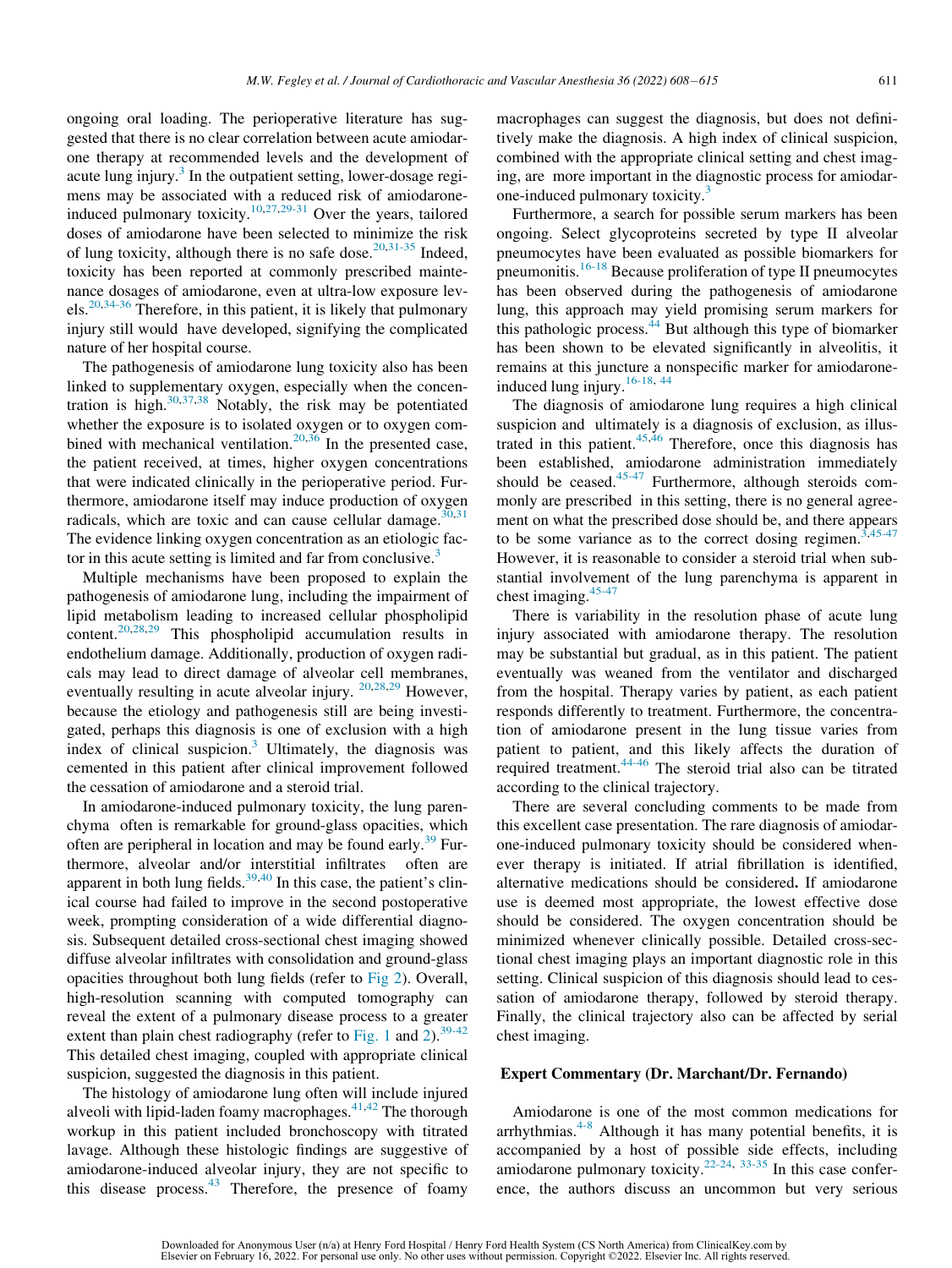scenario, wherein a patient being treated with amiodarone for unstable atrial fibrillation developed ARDS. Ultimately, this conferred significant morbidity and contributed to a prolonged hospitalization.

The association of amiodarone and pulmonary toxicity is not new, and has an incidence in the range of 1%-to-10% in prior studies, depending on variables such as definitions and clinical setting. $48$  Older patients and those with prior pulmonary disease may be at elevated risk.<sup>49</sup> Further possible risk factors include male sex, delivery of high oxygen levels, and previous cardiac or thoracic surgery.<sup>[10](#page-7-5)[,28-31,](#page-8-16)[49](#page-8-27)</sup> The daily and cumulative treatment doses, as well as treatment duration, also may play a role.<sup>[20](#page-8-5)[,32-38](#page-8-28)</sup> Unfortunately, the clinical efforts to minimize the risks of this lung toxicity have been limited due to its ongoing prevalence despite smaller doses of amiodarone, shorter durations of treatment, and even after discontinuation of the drug[.10,](#page-7-5)[20](#page-8-5)[,28-36](#page-8-16)

Classically, a patient would develop subacute interstitial pneumonitis after being treated with amiodarone over a long period.[3](#page-7-2) Symptoms often are nonspecific, such as cough and shortness of breath. Infiltrates may be present bilaterally on chest radiography.<sup>[39](#page-8-17),[40](#page-8-18)</sup> Computed tomography further highlights the extensive nature of the disease process, and pulmonary function tests demonstrate a restrictive defect, with a low diffusing capacity of the lung for carbon monoxide.<sup>[10](#page-7-5)[,28-31,](#page-8-16)[30](#page-8-12),[40](#page-8-18)</sup>

In contrast to this classic presentation, an acute lung injury also has been described in association with amiodarone therapy.<sup>3</sup> The clinical spectrum includes diffuse interstitial pneumonitis, diffuse interstitial hemorrhage, and acute respiratory distress syndrome with diffuse alveolar injury.<sup>[3](#page-7-2)</sup> Clinical retrospective trials in the 1990s documented an incidence as high as 10% of acute lung injury with the use of amiodarone ther-apy in the perioperative setting.<sup>50,[51](#page-8-30)</sup> Subsequent randomized clinical trials with amiodarone have documented a very low incidence, below  $1\%$ <sup>3,[52](#page-8-31),[53](#page-8-32)</sup> Overall, these conflicting results have suggested to some investigators that the extent to which amiodarone is associated with acute lung injury may be limited, perhaps playing a role in a vulnerable patient, rather than solely being the cause. $3$ 

The relationship between acute pulmonary toxicity and cardiothoracic surgery is particularly concerning because atrial fibrillation is a common occurrence in the postoperative period.[1](#page-7-0)[,2,](#page-7-1)[5](#page-7-8)[,6,](#page-7-9)[54](#page-8-33)[,55](#page-8-34) To guide management of perioperative atrial fibrillation in this setting, the Society of Cardiac Anesthesiologists and European Association of Cardiothoracic Anesthetists recently have developed and published a practice advisory.<sup>[9](#page-7-4)</sup> Amiodarone therapy has been given a class IIa recommendation for the prevention of atrial fibrillation in patients in sinus rhythm and at high risk for this arrhythmia. Furthermore, in this practice advisory, amiodarone therapy was designated a class IIa recommendation for rhythm control in episodes of atrial fibrillation. Interestingly, although greater than 90% of members from these two professional societies indicated that they routinely chose amiodarone to treat atrial fibrillation, only 30%-to-40% of members routinely chose it for prophy-laxis.<sup>[9](#page-7-4)</sup> When queried further, the respondents indicated that the adverse effects of amiodarone posed a significant barrier for routine prophylaxis against perioperative atrial fibrillation.<sup>[9](#page-7-4)</sup> Although the authors of the practice advisory acknowledged the possibility of acute lung injury with amiodarone, they reaffirmed that this typically results after longer exposure. This likely explains, in part, the recommendations for amiodarone in both the treatment and prophylaxis of perioperative atrial fibrillation in the cardiothoracic setting. Although its incidence may be lower in transcatheter compared to surgical aortic valve replacement, many patients such as the one presented in this case conference may present for transcatheter aortic valve replacement with a prior history of atrial fibrillation.<sup>[56](#page-8-35)[,57](#page-8-36)</sup> Also, the approach may play a role, with transapical procedures pos-sibly conferring more risk than transfemoral.<sup>[56](#page-8-35)[,57](#page-8-36)</sup>

ARDS is characterized by an immune-mediated damage to alveolar endothelium with subsequent impairment in gas exchange and pulmonary compliance.<sup>[58](#page-8-37)[,59](#page-8-38)</sup> Although in the overall population there are many risk factors, factors such pneumonia, aspiration, sepsis, hemorrhagic shock, and blood transfusion deserve mention as they specifically related to this patient. Although there is conflicting evidence as to risk factors specific to the cardiac surgical population, factors such as prior cardiac surgery, complex procedures, emergency procedures, and transfusion of more than three units of packed red blood cells often are identified.<sup>[59](#page-8-38)[,60](#page-8-39)</sup> Regardless of etiology, this syndrome is a major driver behind postoperative respiratory failure after cardiothoracic procedures. Unfortunately, when it develops, it has been associated with a mortality rate as high as  $40\%$ -to-80\%  $59,60$  $59,60$  $59,60$ 

The patient presented in this case conference clearly had a complex perioperative course with significant pulmonary involvement. She required emergent tracheal intubation intraoperatively, with titrated mechanical ventilation and periods of high concentrations of inspired oxygen. Her worsening respiratory status resulted in antibiotic therapy for presumed pneumonia, and intermittent bronchoscopy for pulmonary hygiene and respiratory culture. When radiographic evidence was suggestive of diffuse alveolar injury, a differential diagnosis was considered, with the ultimate diagnosis being amiodaroneinduced pulmonary toxicity with an ARDS as its phenotypic manifestation. Because this diagnosis is uncommon and relies on exclusion of more common etiologies, the care team was appropriate in considering a robust differential diagnosis.

The response in the first postoperative week was clinically consistent with ventilator-associated pneumonia that typically develops about 48-to-72 hours after intubation.<sup>61</sup> Although this chest infection may occur in up to 25% of mechanically ventilated patients, the risk is highest during the first five days of endotracheal intubation.<sup>[61](#page-8-40)</sup> Indeed, this was addressed by the critical care team as evidenced by the initiation of levofloxacin. The emergent nature of endotracheal intubation also opens up the possibility of pulmonary aspiration. In emergency medicine, witnessed aspiration during endotracheal intubation has an incidence of approximately 5%, whereas occult aspiration (as assessed by pepsin analysis in tracheal aspirates) may occur in up to 50% of emergent endotracheal intubations. $62$  Although there certainly are differences between urgent perioperative and emergency department intubations, especially regarding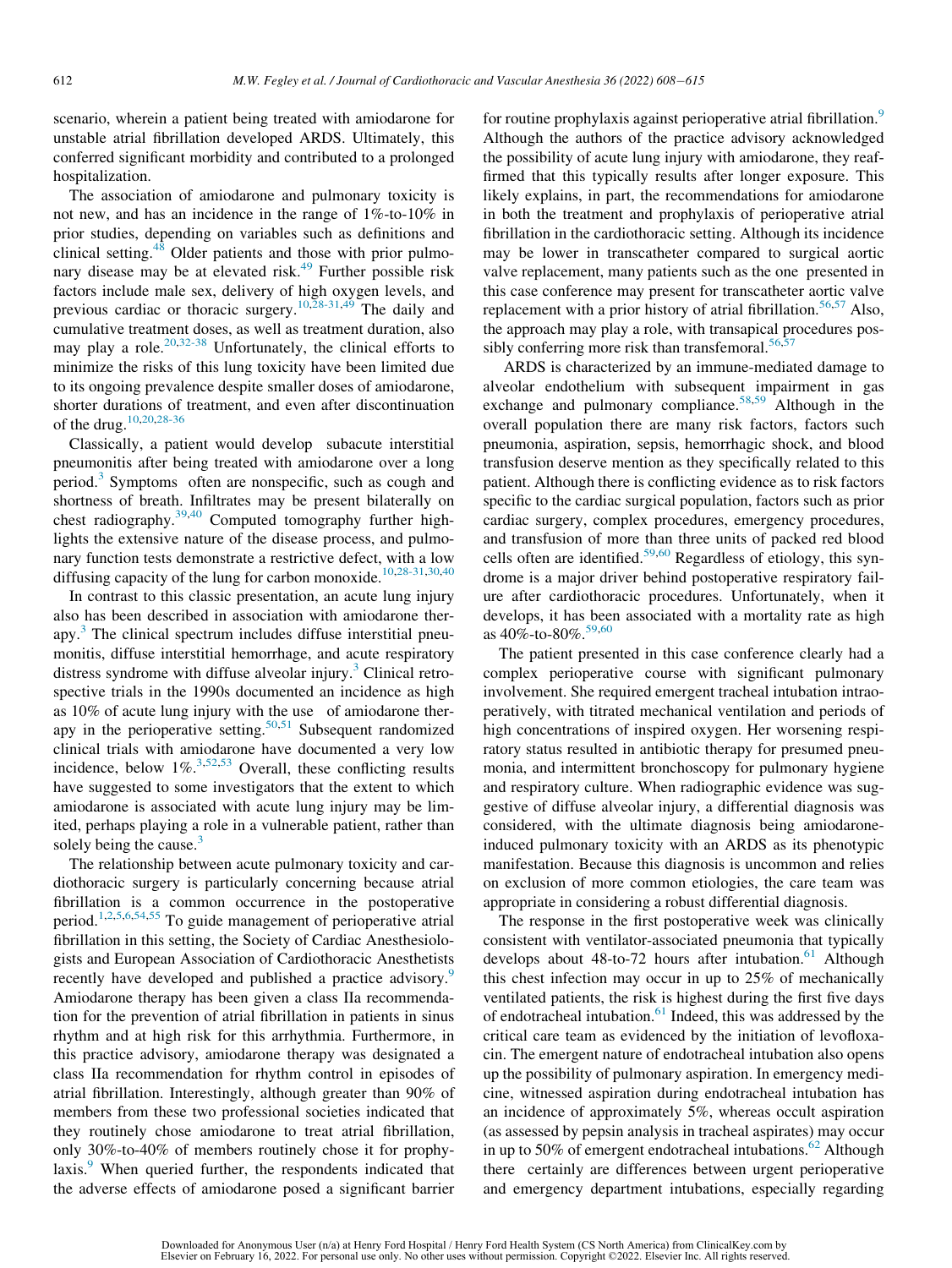fasting status, this nevertheless does raise concern for the risk of aspiration, particularly in patients requiring bag mask ventilation. Overall, these two aspects of the case are important because a recent review noted that among all established risk factors for ARDS, the preponderance of occurrence (upward of 85%) can be attributed to pneumonia, aspiration, and sepsis.<sup>[63](#page-9-0)</sup>

The possibility of transfusion-associated acute lung injury also was considered as a potential culprit for the patient's respiratory compromise.<sup>[64](#page-9-1)</sup> This form of alveolar injury has been defined as new acute-onset lung injury with radiographic evidence of bilateral infiltrates that occurs within six hours of administration of blood products in a patient without other risk factors for acute lung injury. $64$  Sometimes this syndrome may follow exposure to just one unit of blood. $64$  These criteria have come into question recently as critically ill patients, who have additional risk factors for acute lung injury, also seem to sustain lung injuries with blood transfusions, albeit on a different timeline.<sup>[65,](#page-9-2)[66](#page-9-3)</sup> A recent cohort study of critically ill patients found that the odds ratio for developing ARDS after blood transfusion was 2.74 compared to controls who did not receive blood.<sup>[65](#page-9-2)</sup> In light of this type of data, leaders have proposed a delayed syndrome to describe lung injury manifesting after blood transfusion over an extended timeline (six-72 hours after transfusion) and independent of additional risk factors. $65,66$  $65,66$ This delayed acute lung injury occurred in up to a quarter of transfused critically ill patients in a dose-dependent manner, with additional units of blood increasing risk. $66$  Notably, although this type of delayed acute lung injury is certainly a consideration, this patient also experienced hemorrhagic shock and massive blood transfusion, which are both independent risk factors for ARDS, though whether this is a separate mechanism remains unclear.[59,](#page-8-38)[60,](#page-8-39)[63-66](#page-9-0)

<span id="page-7-9"></span><span id="page-7-8"></span><span id="page-7-3"></span><span id="page-7-2"></span><span id="page-7-1"></span><span id="page-7-0"></span>As outlined in this case conference, this patient had multiple etiologies to explain the development of ARDS. However, the timeline did not strongly support some of these factors. In fact, after exposure to these insults, the patient's respiratory status improved substantially to the point that she had a brief trial of tracheal extubation, with her failure in this setting being attributed to vocal cord dysfunction. The onset of the diffuse alveolar injury after resolution of known instigators makes the diagnosis of amiodarone lung all the more likely. However, perhaps amiodarone is only partially to blame. A recent comprehensive narrative review of this topic in the Journal has questioned its prevalence, and highlighted the scant recent literature, but did point out that amiodarone may play a contributory role in the pathogenesis of postoperative  $ARDS.<sup>3</sup>$  $ARDS.<sup>3</sup>$  $ARDS.<sup>3</sup>$ 

<span id="page-7-7"></span><span id="page-7-6"></span><span id="page-7-5"></span><span id="page-7-4"></span>Regardless of the postulated mechanisms, exposure to highoxygen concentrations, as well as cardiothoracic procedures, seem to be risk factors for the development of amiodarone-induced lung injury.<sup>[10,](#page-7-5)[28-31](#page-8-16)</sup> These multiple associations suggest that this type of lung injury does not exist in a vacuum; rather, its development occurs in already stressed lungs.<sup>[36-38](#page-8-15)</sup> Indeed, theories surrounding its pathogenesis involve a twostage phenomenon, with the first stage being a perioperative stressor damaging the lungs enough for the second stage of amiodarone toxicity to result in ARDS.<sup>[3](#page-7-2)</sup> Could this have been what happened in this patient? Perhaps this patient sustained an initial lung injury that did not progress until exposed to the added insult of amiodarone. On the other hand, did her initial recovery suggest that amiodarone alone was the culprit? Regardless, this case serves to raise awareness about the potential serious complications of this widely used medication.

In summary, although pulmonary toxicity classically is a consequence of long-term amiodarone therapy, this case conference raises suspicion for the possibility of acute toxicity as well. Unfortunately, the exact nature of the relationship between amiodarone and acute alveolar injury is not completely clear in the literature due to mixed findings. Until additional evidence is available, recent clinical guidelines have recommended amiodarone for the treatment and prophylaxis of atrial fibrillation complicating cardiac surgery. Nevertheless, despite the potential for acute lung injury, amiodarone should be kept in mind, particularly when respiratory failure persists and the etiology remains elusive despite comprehensive clinical investigation.

#### Conflict of Interest

None.

#### References

- 1 Boons J, Van Biesen S, Fivez T, et al. Mechanisms, prevention and treatment of atrial fibrillation after cardiac surgery: A narrative review [epub ahead of print]. J Cardiothorac Vasc Anesth 2021. https://doi.org/[10.1053/](https://doi.org/10.1053/j.jvca.2020.11.030) [j.jvca.2020.11.030;](https://doi.org/10.1053/j.jvca.2020.11.030) Accessed June 14th 2021.
- 2 [Zimetbaum P. Antiarrhythmic drug therapy for atrial fibrillation. Circula](http://refhub.elsevier.com/S1053-0770(21)00437-7/sbref0002)[tion 2012;125:381–9.](http://refhub.elsevier.com/S1053-0770(21)00437-7/sbref0002)
- 3 [Feduska ET, Thoma BN, Torjman MC, et al. Acute amiodarone pulmonary](http://refhub.elsevier.com/S1053-0770(21)00437-7/sbref0003) [toxicity. J Cardiothorac Vasc Anesth 2021;35:1485–94.](http://refhub.elsevier.com/S1053-0770(21)00437-7/sbref0003)
- 4 [Pollak PT. Oral amiodarone: Historical overview and development. Phar](http://refhub.elsevier.com/S1053-0770(21)00437-7/sbref0004)[macotherapy 1998;18:121S–6S.](http://refhub.elsevier.com/S1053-0770(21)00437-7/sbref0004)
- 5 [January CT, Wann LS, Alpert JS, et al. 2014 AHA/ACC/HRS guideline for](http://refhub.elsevier.com/S1053-0770(21)00437-7/sbref0005) [the management of patients with atrial fibrillation: A report of the Ameri](http://refhub.elsevier.com/S1053-0770(21)00437-7/sbref0005)[can College of Cardiology/American Heart Association Task Force on](http://refhub.elsevier.com/S1053-0770(21)00437-7/sbref0005) [Practice Guidelines and the Heart Rhythm Society. Circulation 2014;130:](http://refhub.elsevier.com/S1053-0770(21)00437-7/sbref0005) [e199–267.](http://refhub.elsevier.com/S1053-0770(21)00437-7/sbref0005)
- 6 [January CT, Wann LS, Calkins H, et al. 2019 AHA/ACC/HRS Focused](http://refhub.elsevier.com/S1053-0770(21)00437-7/sbref0006) [Update of the 2014 AHA/ACC/HRS Guideline for the Management of](http://refhub.elsevier.com/S1053-0770(21)00437-7/sbref0006) [Patients With Atrial Fibrillation: A report of the American College of Car](http://refhub.elsevier.com/S1053-0770(21)00437-7/sbref0006)[diology/American Heart Association Task Force on Clinical Practice](http://refhub.elsevier.com/S1053-0770(21)00437-7/sbref0006) [Guidelines and the Heart Rhythm Society. J Am Coll Cardiol](http://refhub.elsevier.com/S1053-0770(21)00437-7/sbref0006) [2019;74:104–32.](http://refhub.elsevier.com/S1053-0770(21)00437-7/sbref0006)
- 7 [Zimetbaum P. Amiodarone for atrial fibrillation. New Engl J Med](http://refhub.elsevier.com/S1053-0770(21)00437-7/sbref0007) [2007;356:935–41.](http://refhub.elsevier.com/S1053-0770(21)00437-7/sbref0007)
- 8 [Waks JW, Zimetbaum P. Antiarrhythmic drug therapy for rhythm control](http://refhub.elsevier.com/S1053-0770(21)00437-7/sbref0008) [in atrial fibrillation. J Cardiovasc Pharmacol Therapeut 2017;22:3–19.](http://refhub.elsevier.com/S1053-0770(21)00437-7/sbref0008)
- 9 [O](http://refhub.elsevier.com/S1053-0770(21)00437-7/sbref0009)'[Brien B, Burrager PS, Ngai JY, et al. Society of Cardiovasclar Anes](http://refhub.elsevier.com/S1053-0770(21)00437-7/sbref0009)[thesiologists/European Association of Cardiothoracic Anaesthetists prac](http://refhub.elsevier.com/S1053-0770(21)00437-7/sbref0009)[tice advisory for the perioperative atrial fibrillation in patients undergoing](http://refhub.elsevier.com/S1053-0770(21)00437-7/sbref0009) [cardiac surgery. J Cardiothorac Vasc Anesth 2019;33:12–26.](http://refhub.elsevier.com/S1053-0770(21)00437-7/sbref0009)
- 10 [Wolkove N, Baltzan M. Amiodarone pulmonary toxicity. Can Respir J](http://refhub.elsevier.com/S1053-0770(21)00437-7/sbref0010) [2009;16:43–8.](http://refhub.elsevier.com/S1053-0770(21)00437-7/sbref0010)
- 11 [Skeoch S, Waetherley N, Swift AJ, et al. Drug-induced interstitial lung dis](http://refhub.elsevier.com/S1053-0770(21)00437-7/sbref0011)[ease: A systematic review. J Clim Med 2018;7:356.](http://refhub.elsevier.com/S1053-0770(21)00437-7/sbref0011)
- 12 [Watts MM, Grammer LG. Hypersensitivity pneumonitis. Allergy Asthma](http://refhub.elsevier.com/S1053-0770(21)00437-7/sbref0012) [Proc 2019;40:425–8.](http://refhub.elsevier.com/S1053-0770(21)00437-7/sbref0012)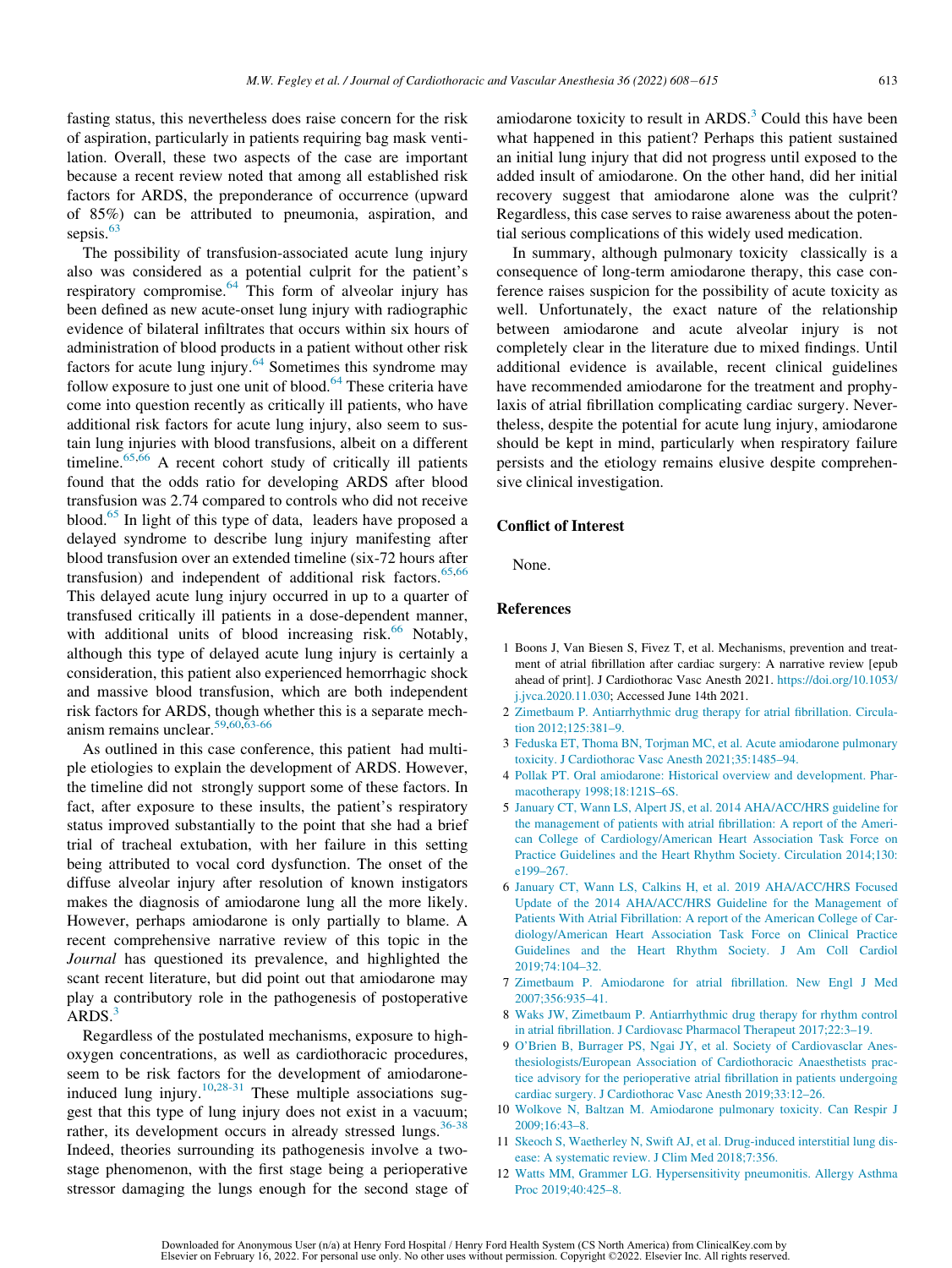- <span id="page-8-18"></span><span id="page-8-0"></span>13 [Pesenti A, Musch G, Lichtenstein D, et al. Imaging in acute respiratory dis](http://refhub.elsevier.com/S1053-0770(21)00437-7/sbref0013)[tress syndrome. Intensive Care Med 2016;42:686–98.](http://refhub.elsevier.com/S1053-0770(21)00437-7/sbref0013)
- <span id="page-8-19"></span><span id="page-8-1"></span>14 [Rossi G, Cavazza A, Spagnolo P, et al. The role of macrophages in intersti](http://refhub.elsevier.com/S1053-0770(21)00437-7/sbref0014)[tial lung diseases. Eur Resp Rev 2017;261:170009.](http://refhub.elsevier.com/S1053-0770(21)00437-7/sbref0014)
- <span id="page-8-2"></span>15 [Bedrossian CW, Warren CJ, Char J, et al. Amiodarone pulmonary toxicity:](http://refhub.elsevier.com/S1053-0770(21)00437-7/sbref0015) [Cytopathology, ultrastructure, and immunocytochemistry. Ann Diagn](http://refhub.elsevier.com/S1053-0770(21)00437-7/sbref0015) [Pathol 1997;1:47–56.](http://refhub.elsevier.com/S1053-0770(21)00437-7/sbref0015)
- <span id="page-8-20"></span><span id="page-8-3"></span>16 [Endoh Y, Hanai R, Uto K, et al. KL-6 as a potential new marker for amio](http://refhub.elsevier.com/S1053-0770(21)00437-7/sbref0016)[darone-induced pulmonary toxicity. Am J Cardiol 2000;86:229–31.](http://refhub.elsevier.com/S1053-0770(21)00437-7/sbref0016)
- <span id="page-8-21"></span>17 [Endoh Y, Hanai R, Uto K, et al. Diagnostic accuracy of KL-6 as a marker](http://refhub.elsevier.com/S1053-0770(21)00437-7/sbref0017) [of amiodarone-induced pulmonary toxicity. Pac Clin Electrophysiol](http://refhub.elsevier.com/S1053-0770(21)00437-7/sbref0017) [2000;23:2010–3.](http://refhub.elsevier.com/S1053-0770(21)00437-7/sbref0017)
- <span id="page-8-22"></span>18 [Kobayashi J, Kitamura S. KL-6: A serum marker for interstitial pneumo](http://refhub.elsevier.com/S1053-0770(21)00437-7/sbref0018)[nia. Chest 1995;108:311–5.](http://refhub.elsevier.com/S1053-0770(21)00437-7/sbref0018)
- <span id="page-8-23"></span><span id="page-8-4"></span>19 [Teerakanok J, Tantrachoti P, Chariyawong P, et al. Acute amiodarone pul](http://refhub.elsevier.com/S1053-0770(21)00437-7/sbref0019)[monary toxicity after surgical procedures. Am J Medical Sci](http://refhub.elsevier.com/S1053-0770(21)00437-7/sbref0019) [2016;352:646–51.](http://refhub.elsevier.com/S1053-0770(21)00437-7/sbref0019)
- <span id="page-8-24"></span><span id="page-8-5"></span>20 [Kaushik S, Hussain A, Clarke P, et al. Acute pulmonary toxicity after low](http://refhub.elsevier.com/S1053-0770(21)00437-7/sbref0020)[dose amiodarone therapy. Ann Thorac Surg 2001;72:1760–1.](http://refhub.elsevier.com/S1053-0770(21)00437-7/sbref0020)
- 21 [Brien JF, Jimmo S, Brennan FJ, et al. Distribution of amiodarone and its](http://refhub.elsevier.com/S1053-0770(21)00437-7/sbref0021) [metabolite, desethylamiodarone, in human tissues. Can J Physiol Pharma](http://refhub.elsevier.com/S1053-0770(21)00437-7/sbref0021)[col 1987;65:360–4.](http://refhub.elsevier.com/S1053-0770(21)00437-7/sbref0021)
- <span id="page-8-26"></span><span id="page-8-6"></span>22 [Vassallo P, Trohman RG. Prescribing amiodarone: An evidence-based](http://refhub.elsevier.com/S1053-0770(21)00437-7/sbref0022) [review of clinical indications. JAMA 2007;298:1312–22.](http://refhub.elsevier.com/S1053-0770(21)00437-7/sbref0022)
- <span id="page-8-27"></span>23 [Siddoway LA. Amiodarone: Guidelines for use and monitoring. Am Fam](http://refhub.elsevier.com/S1053-0770(21)00437-7/sbref0023) [Physician 2003;68:2189–96.](http://refhub.elsevier.com/S1053-0770(21)00437-7/sbref0023)
- 24 [Primeau R, Agha A, Giorgi C, et al. Long-term efficacy and toxicity of](http://refhub.elsevier.com/S1053-0770(21)00437-7/sbref0024) [amiodarone in the treatment of refractory cardiac arrhythmias. Can J Car](http://refhub.elsevier.com/S1053-0770(21)00437-7/sbref0024)[diol 1989;5:98–104.](http://refhub.elsevier.com/S1053-0770(21)00437-7/sbref0024)
- <span id="page-8-30"></span><span id="page-8-29"></span>25 [Soar J, Perkins GD, Maconochie I, et al. European Resuscitation Council](http://refhub.elsevier.com/S1053-0770(21)00437-7/sbref0025) [Guidelines for Resuscitation: 2018 Update](http://refhub.elsevier.com/S1053-0770(21)00437-7/sbref0025) - [antiarrhythmic drugs for car](http://refhub.elsevier.com/S1053-0770(21)00437-7/sbref0025)[diac arrest. Resuscitation 2019;134:99–103.](http://refhub.elsevier.com/S1053-0770(21)00437-7/sbref0025)
- <span id="page-8-31"></span><span id="page-8-7"></span>26 [Aasbo JD, Lawrence AT, Krishnan K, et al. Amiodarone prophylaxis](http://refhub.elsevier.com/S1053-0770(21)00437-7/sbref0026) [reduces major cardiovascular morbidity and length of stay after cardiac](http://refhub.elsevier.com/S1053-0770(21)00437-7/sbref0026) [surgery: A meta-analysis. Ann Intern Med 2005;143:327–36.](http://refhub.elsevier.com/S1053-0770(21)00437-7/sbref0026)
- <span id="page-8-8"></span>27 [Voulgareli I, Chronaiou A, Tsoukalas D, et al. A rare case of lipoid pneu](http://refhub.elsevier.com/S1053-0770(21)00437-7/sbref0027)[monia attributed to amiodarone. Pneumonia \(Nathan\) 2018;10:12.](http://refhub.elsevier.com/S1053-0770(21)00437-7/sbref0027)
- <span id="page-8-32"></span><span id="page-8-16"></span>28 [Martin WJ, Rosenow EC. Amiodarone pulmonary toxicity: Recognition](http://refhub.elsevier.com/S1053-0770(21)00437-7/sbref0028) [and pathogenesis \(Part I\). Chest 1988;93:1067–75.](http://refhub.elsevier.com/S1053-0770(21)00437-7/sbref0028)
- <span id="page-8-9"></span>29 [Martin WJ, Rosenow EC. Amiodarone pulmonary toxicity: Recognition](http://refhub.elsevier.com/S1053-0770(21)00437-7/sbref0029) [and pathogenesis \(Part 2\). Chest 1988;93:1242–8.](http://refhub.elsevier.com/S1053-0770(21)00437-7/sbref0029)
- <span id="page-8-33"></span><span id="page-8-12"></span>30 [Camus P, Martin WJ, Rosenow EC. Amiodarone pulmonary toxicity. Clin](http://refhub.elsevier.com/S1053-0770(21)00437-7/sbref0030) [Chest Med 2004;25:65–75.](http://refhub.elsevier.com/S1053-0770(21)00437-7/sbref0030)
- <span id="page-8-34"></span><span id="page-8-10"></span>31 [Jessurun GA, Crijns HJ. Amiodarone pulmonary toxicity. BMJ](http://refhub.elsevier.com/S1053-0770(21)00437-7/sbref0031) [1997;314:619–20.](http://refhub.elsevier.com/S1053-0770(21)00437-7/sbref0031)
- <span id="page-8-35"></span><span id="page-8-28"></span>32 [Polkey MI, Wilson PO, Rees PJ. Amiodarone pneumonitis: No safe dose.](http://refhub.elsevier.com/S1053-0770(21)00437-7/sbref0032) [Respir Med 1995;89:233–5.](http://refhub.elsevier.com/S1053-0770(21)00437-7/sbref0032)
- <span id="page-8-25"></span>33 [Goldschlager N, Epstein AE, Naccarelli GV, et al. A practical guide for](http://refhub.elsevier.com/S1053-0770(21)00437-7/sbref0033) [clinicians who treat patients with amiodarone. Heart Rhythm](http://refhub.elsevier.com/S1053-0770(21)00437-7/sbref0033) [2007;4:1250–9.](http://refhub.elsevier.com/S1053-0770(21)00437-7/sbref0033)
- <span id="page-8-36"></span><span id="page-8-11"></span>34 [Sunderji R, Kanji Z, Gin K. Pulmonary effects of low dose amiodarone: A](http://refhub.elsevier.com/S1053-0770(21)00437-7/sbref0034) [review of the risks and recommendations for surveillance. Can J Cardiol](http://refhub.elsevier.com/S1053-0770(21)00437-7/sbref0034) [2000;16:1435–40.](http://refhub.elsevier.com/S1053-0770(21)00437-7/sbref0034)
- <span id="page-8-37"></span>35 [Ott MC, Khoor A, Leventhal JP, et al. Pulmonary toxicity in patients](http://refhub.elsevier.com/S1053-0770(21)00437-7/sbref0035) [receiving low-dose amiodarone. Chest 2003;123:646–51.](http://refhub.elsevier.com/S1053-0770(21)00437-7/sbref0035)
- <span id="page-8-38"></span><span id="page-8-15"></span>36 [Baron E, Mok WC, Jayawardena M, et al. Amiodarone lung: Under recog](http://refhub.elsevier.com/S1053-0770(21)00437-7/sbref0036)[nized but not forgotten. J R Coll Physicians Edinb 2021;51:61–4.](http://refhub.elsevier.com/S1053-0770(21)00437-7/sbref0036)
- <span id="page-8-39"></span><span id="page-8-13"></span>37 [Ashrafian H, Davey P. Is amiodarone an underrecognized cause of acute](http://refhub.elsevier.com/S1053-0770(21)00437-7/sbref0037) [respiratory failure in the ICU? Chest 2001;120:275–82.](http://refhub.elsevier.com/S1053-0770(21)00437-7/sbref0037)
- <span id="page-8-40"></span><span id="page-8-14"></span>38 [Saussine M, Colson P, Alauzen M, et al. Postoperative acute respiratory](http://refhub.elsevier.com/S1053-0770(21)00437-7/sbref0038) [distress syndrome. A complication of amiodarone associated with 100 per](http://refhub.elsevier.com/S1053-0770(21)00437-7/sbref0038)[cent oxygen ventilation. Chest 1992;102:980–1.](http://refhub.elsevier.com/S1053-0770(21)00437-7/sbref0038)
- <span id="page-8-41"></span><span id="page-8-17"></span>39 [Oyama N, Oyama N, Yokoshiki H, et al. Detection of amiodarone-induced](http://refhub.elsevier.com/S1053-0770(21)00437-7/sbref0039) [pulmonary toxicity in supine and prone positions: High-resolution com](http://refhub.elsevier.com/S1053-0770(21)00437-7/sbref0039)[puted tomography study. Circ J 2005;69:466–70.](http://refhub.elsevier.com/S1053-0770(21)00437-7/sbref0039)
- 40 [Kuhlman JE, Teigen C, Ren H, et al. Amiodarone pulmonary toxicity: CT](http://refhub.elsevier.com/S1053-0770(21)00437-7/sbref0040) [findings in symptomatic patients. Radiology 1990;177:121–5.](http://refhub.elsevier.com/S1053-0770(21)00437-7/sbref0040)
- 41 [Malhotra A, Muse VV, Mark EJ. Case records of the Massachusetts Gen](http://refhub.elsevier.com/S1053-0770(21)00437-7/sbref0041)[eral Hospital. Weekly clinicopathological exercises. Case 12-2003. An 82](http://refhub.elsevier.com/S1053-0770(21)00437-7/sbref0041) [year-old man with dyspnea and pulmonary abnormalities. N Engl J Med](http://refhub.elsevier.com/S1053-0770(21)00437-7/sbref0041) [2003;348:1574–85.](http://refhub.elsevier.com/S1053-0770(21)00437-7/sbref0041)
- 42 [Kennedy JI, Myers JL, Plumb VJ, et al. Amiodarone pulmonary toxicity.](http://refhub.elsevier.com/S1053-0770(21)00437-7/sbref0042) [Clinical, radiologic, and pathologic correlations. Arch Intern Med](http://refhub.elsevier.com/S1053-0770(21)00437-7/sbref0042) [1987;147:50–5.](http://refhub.elsevier.com/S1053-0770(21)00437-7/sbref0042)
- 43 [Myers JL, Kennedy JI, Plumb VJ. Amiodarone lung: Pathologic findings in](http://refhub.elsevier.com/S1053-0770(21)00437-7/sbref0043) [clinically toxic patients. Hum Pathol 1987;18:349–54.](http://refhub.elsevier.com/S1053-0770(21)00437-7/sbref0043)
- 44 [Nakajima M, Kawahara Y, Yoshida K, et al. Serum KL-6 as a possible](http://refhub.elsevier.com/S1053-0770(21)00437-7/sbref0044) [marker for amiodarone-induced pulmonary toxicity. Intern Med](http://refhub.elsevier.com/S1053-0770(21)00437-7/sbref0044) [2000;39:1097–100.](http://refhub.elsevier.com/S1053-0770(21)00437-7/sbref0044)
- 45 [Schwaiblmair M, Berghaus T, Haeckel T, et al. Amiodarone-induced pul](http://refhub.elsevier.com/S1053-0770(21)00437-7/sbref0045)[monary toxicity: An under-recognized and severe adverse effect? Clin Res](http://refhub.elsevier.com/S1053-0770(21)00437-7/sbref0045) [Cardiol 2010;99:693–700.](http://refhub.elsevier.com/S1053-0770(21)00437-7/sbref0045)
- 46 [Terzo F, Ricci A, D'Ascanio M, et al. Amiodarone-induced pulmonary](http://refhub.elsevier.com/S1053-0770(21)00437-7/sbref0046) [toxicity with an excellent response to treatment: A case report. Respir Med](http://refhub.elsevier.com/S1053-0770(21)00437-7/sbref0046) [Case Rep 2020;29:100974.](http://refhub.elsevier.com/S1053-0770(21)00437-7/sbref0046)
- 47 [Nacca N, Bhamidipati CM, Yuhico LS, et al. Severe amiodarone induced](http://refhub.elsevier.com/S1053-0770(21)00437-7/sbref0047) [pulmonary toxicity. J Thorac Dis 2012;4:667–70.](http://refhub.elsevier.com/S1053-0770(21)00437-7/sbref0047)
- 48 [Jackevicius CA, Tom A, Essebag V, et al. Population-level incidence and](http://refhub.elsevier.com/S1053-0770(21)00437-7/sbref0048) [risk factors for pulmonary toxicity associated with amiodarone. Am J Car](http://refhub.elsevier.com/S1053-0770(21)00437-7/sbref0048)[diol 2011;108:705–10.](http://refhub.elsevier.com/S1053-0770(21)00437-7/sbref0048)
- 49 [Abuzaid A, Saad M, Ayan M, et al. Acute amiodarone pulmonary toxicity](http://refhub.elsevier.com/S1053-0770(21)00437-7/sbref0049) [after drug holiday: A case report and review of the literature. Case Rep](http://refhub.elsevier.com/S1053-0770(21)00437-7/sbref0049) [Cardiol 1993;2015:927438.](http://refhub.elsevier.com/S1053-0770(21)00437-7/sbref0049)
- 50 [Van Mieghem W, Coolen L, Malysse I, et al. Amiodarone and the develop](http://refhub.elsevier.com/S1053-0770(21)00437-7/sbref0050)[ment of ARDS after lung surgery. Chest 1994;105:1642–5.](http://refhub.elsevier.com/S1053-0770(21)00437-7/sbref0050)
- 51 [Hawthorne HR, Wood MA, Stambler BS, et al. Can amiodarone pulmo](http://refhub.elsevier.com/S1053-0770(21)00437-7/sbref0051)[nary toxicity be predicted in patients undergoing implantable cardioverter](http://refhub.elsevier.com/S1053-0770(21)00437-7/sbref0051) [defibrillator implantation? Pacing Clin Electrophysiol 2021;16:2241–9.](http://refhub.elsevier.com/S1053-0770(21)00437-7/sbref0051)
- 52 [Mitchell LB, Exner DV, Wyse DG, et al. Prophylactic oral amiodarone for](http://refhub.elsevier.com/S1053-0770(21)00437-7/sbref0052) [the prevention of arrhythmias that begin early after revascularization, valve](http://refhub.elsevier.com/S1053-0770(21)00437-7/sbref0052) [replacement, or repair: PAPABEAR: A randomized controlled trial. JAMA](http://refhub.elsevier.com/S1053-0770(21)00437-7/sbref0052) [2005;294:3093–100.](http://refhub.elsevier.com/S1053-0770(21)00437-7/sbref0052)
- 53 [Crystal E, Kahn S, Roberts R, et al. Long-term amiodarone therapy and the](http://refhub.elsevier.com/S1053-0770(21)00437-7/sbref0053) [risk of complications after cardiac surgery: Results from the Canadian](http://refhub.elsevier.com/S1053-0770(21)00437-7/sbref0053) [Amiodarone Myocardial Infarction Arrhythmia Trial \(CAMIAT\). J Thorac](http://refhub.elsevier.com/S1053-0770(21)00437-7/sbref0053) [Cardiovasc Surg 2013;125:633–7.](http://refhub.elsevier.com/S1053-0770(21)00437-7/sbref0053)
- 54 [Van Cott TE, Yehle KS, DeCrane SK, et al. Amiodarone-induced pulmonary](http://refhub.elsevier.com/S1053-0770(21)00437-7/sbref0054) [toxicity: Case study with syndrome analysis. Heart Lung 2021;42:262–6.](http://refhub.elsevier.com/S1053-0770(21)00437-7/sbref0054)
- 55 [Gillinov AM, Bagiella E, Moskowitz AJ, et al. Rate control versus rhythm](http://refhub.elsevier.com/S1053-0770(21)00437-7/sbref0055) [control for atrial fibrillation after cardiac surgery. N Engl J Med](http://refhub.elsevier.com/S1053-0770(21)00437-7/sbref0055) [2016;374:1911–21.](http://refhub.elsevier.com/S1053-0770(21)00437-7/sbref0055)
- 56 [Motloch LJ, Reda S, Rottlaender D, et al. Postprocedural atrial fibrillation](http://refhub.elsevier.com/S1053-0770(21)00437-7/sbref0056) [after transcatheter aortic valve implantation versus surgical aortic valve](http://refhub.elsevier.com/S1053-0770(21)00437-7/sbref0056) [replacement. Ann Thorac Surg 2012;93:124–31.](http://refhub.elsevier.com/S1053-0770(21)00437-7/sbref0056)
- 57 [Tarantini G, Mojoli M, Urena M, et al. Atrial fibrillation in patients under](http://refhub.elsevier.com/S1053-0770(21)00437-7/sbref0057)[going transcatheter aortic valve implantation: Epidemiology, timing, pre](http://refhub.elsevier.com/S1053-0770(21)00437-7/sbref0057)[dictors, and outcome. Eur Heart J 2017;38:1285–93.](http://refhub.elsevier.com/S1053-0770(21)00437-7/sbref0057)
- 58 [Kogan A, Segel MJ, Ram E, et al. Acute respiratory distress syndrome fol](http://refhub.elsevier.com/S1053-0770(21)00437-7/sbref0058)[lowing cardiac surgery: Comparison of the American-European Consensus](http://refhub.elsevier.com/S1053-0770(21)00437-7/sbref0058) [Conference definition versus the Berlin definition. Respiration](http://refhub.elsevier.com/S1053-0770(21)00437-7/sbref0058) [2019;97:518–24.](http://refhub.elsevier.com/S1053-0770(21)00437-7/sbref0058)
- 59 [Rong LQ, Di Franco A, Gaudino M. Acute respiratory distress syndrome](http://refhub.elsevier.com/S1053-0770(21)00437-7/sbref0059) [after cardiac surgery. J Thorac Dis 2016;8:E1177–86.](http://refhub.elsevier.com/S1053-0770(21)00437-7/sbref0059)
- 60 [Stephens RS, Shah AS, Whitman GJR. Lung injury and acute respiratory dis](http://refhub.elsevier.com/S1053-0770(21)00437-7/sbref0060)[tress syndrome after cardiac surgery. Ann Thorac Surg 2013;95:1122–9.](http://refhub.elsevier.com/S1053-0770(21)00437-7/sbref0060)
- 61 [Kalanuria AA, Ziai W, Mirski M. Ventilator-associated pneumonia in the](http://refhub.elsevier.com/S1053-0770(21)00437-7/sbref0061) [ICU. Crit Care 2014;18:208.](http://refhub.elsevier.com/S1053-0770(21)00437-7/sbref0061)
- 62 [Driver BE, Klein LR, Schick AL, et al. The occurrence of aspiration pneu](http://refhub.elsevier.com/S1053-0770(21)00437-7/sbref0062)[monia after emergency endotracheal intubation. Am J Emerg Med](http://refhub.elsevier.com/S1053-0770(21)00437-7/sbref0062) [2018;36:193–6.](http://refhub.elsevier.com/S1053-0770(21)00437-7/sbref0062)